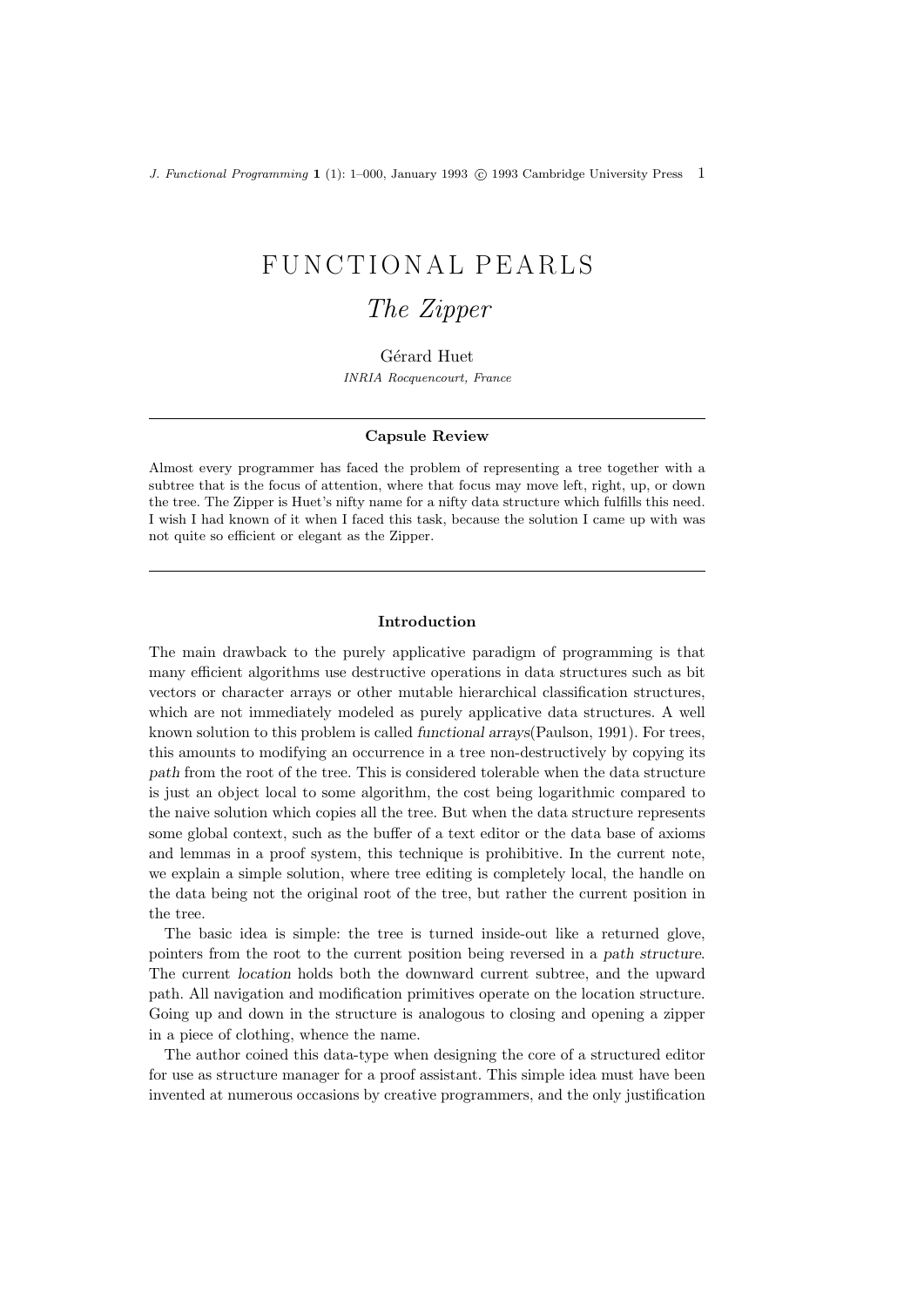# 2 Gérard Huet

for presenting what ought to be folklore is that it does not appear to have been published, or even to be well-known.

#### 1 The Zipper data structure

There are many variations on the basic idea. First let us present a version which pertains to trees with variadic arity anonymous tree nodes, and tree leaves injecting values from an unspecified item type.

### 1.1 Trees, paths and locations

We assume a type parameter **item** of the elements we want to manipulate hierarchically; the tree structure is just hierarchical lists grouping trees in a section. For instance, in the UNIX file system, items would be files and sections would be directories; in a text editor items would be characters, and two levels of sections would represent the buffer as a list of lines and lines as lists of characters. Generalising this to any level, we would get a notion of hierarchical Turing machine, where a tape position may contain either a symbol or a tape from a lower level.

All algorithms presented here are written concretely in the programming language OCaml(Leroy et al., 1996). This code is translatable easily in any programming language, functional or not, lazy or not.

```
type tree =
    Item of item
  | Section of tree list;;
```
We now consider a path in a tree:

```
type path =
    Top
  | Node of tree list * path * tree list;;
```
A path is like a zipper, allowing one to rip the tree structure down to a certain location. A Node $(1,p,r)$  contains its list 1 of elder siblings (starting with the eldest), its father path p, and its list of younger siblings (starting with the youngest).

Note: a tree presented by a path has sibling trees, uncle trees, great-uncle trees, etc, but its father is a path, not a tree like in usual graph editors.

A location in the tree adresses a subtree, together with its path.

# type location = Loc of tree  $*$  path;;

A location consists of a distinguished tree, the current focus of attention, and its path, representing its surrounding context. Remark that a location does not correspond to an occurrence in the tree, as assumed for instance in term rewriting theory (Huet, 1980) or in tree editors (Donzeau-Gouge et al., 1984). It is rather a pointer to the arc linking the designated subtree to the surrouding context.

Example. Assume we consider the parse tree of arithmetic expressions, with string items. The expression  $a \times b + c \times d$  parses as the tree: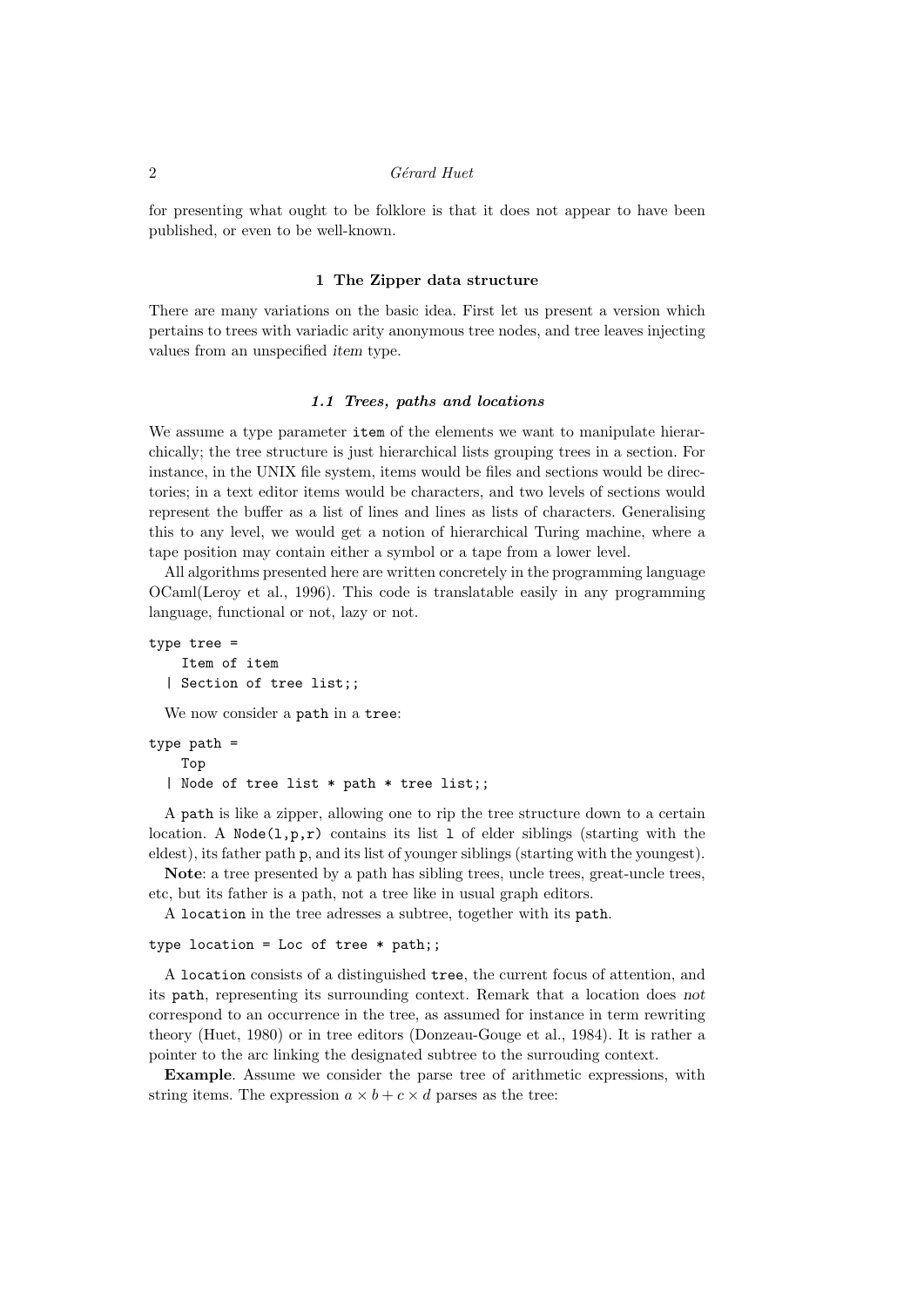```
Section[Section[Item "a"; Item "*"; Item "b"];
        Item "+";
        Section[Item "c"; Item "*"; Item "d"]];;
```
The location of the second multiplication sign in the tree is:

```
Loc(Item "*",
    Node([Item "c"],
         Node([Item "+"; Section [Item "a"; Item "*"; Item "b"]],
              Top,
              []),
         [Item "d"]))
```
#### 1.2 Navigation primitives in trees

```
let go_{\text{left}} (Loc(t,p)) = match p with
   Top -> failwith "left of top"
  | Node(l::left,up,right) -> Loc(l,Node(left,up,t::right))
  | Node([],up,right) -> failwith "left of first";;
let go\_right (Loc(t,p)) = match p with
   Top -> failwith "right of top"
  | Node(left,up,r::right) -> Loc(r,Node(t::left,up,right))
  | _ -> failwith "right of last";;
let go_up (Loc(t,p)) = match p with
   Top -> failwith "up of top"
  | Node(left,up,right) -> Loc(Section((rev left) @ (t::right)),up);;
let go_down (Loc(t,p)) = match t with
   Item(_) -> failwith "down of item"
  | Section(t1::trees) -> Loc(t1,Node([],p,trees))
  | _ -> failwith "down of empty";;
```
Note: all navigation primitives take constant time, except go\_up, which is proportional to the 'juniority' of the current term list\_length(left).

We may program with these primitives the access to the nth son of the current tree.

```
let nth loc = nthrec
  where rec nthrec = function
    1 \rightarrow \text{go\_down}(\text{loc})| n \rightarrow if n>0 then go_right(nthrec (n-1))
                   else failwith "nth expects a positive integer";;
```
### 1.3 Changes, insertions and deletions

We may mutate the structure at the current location as a local operation: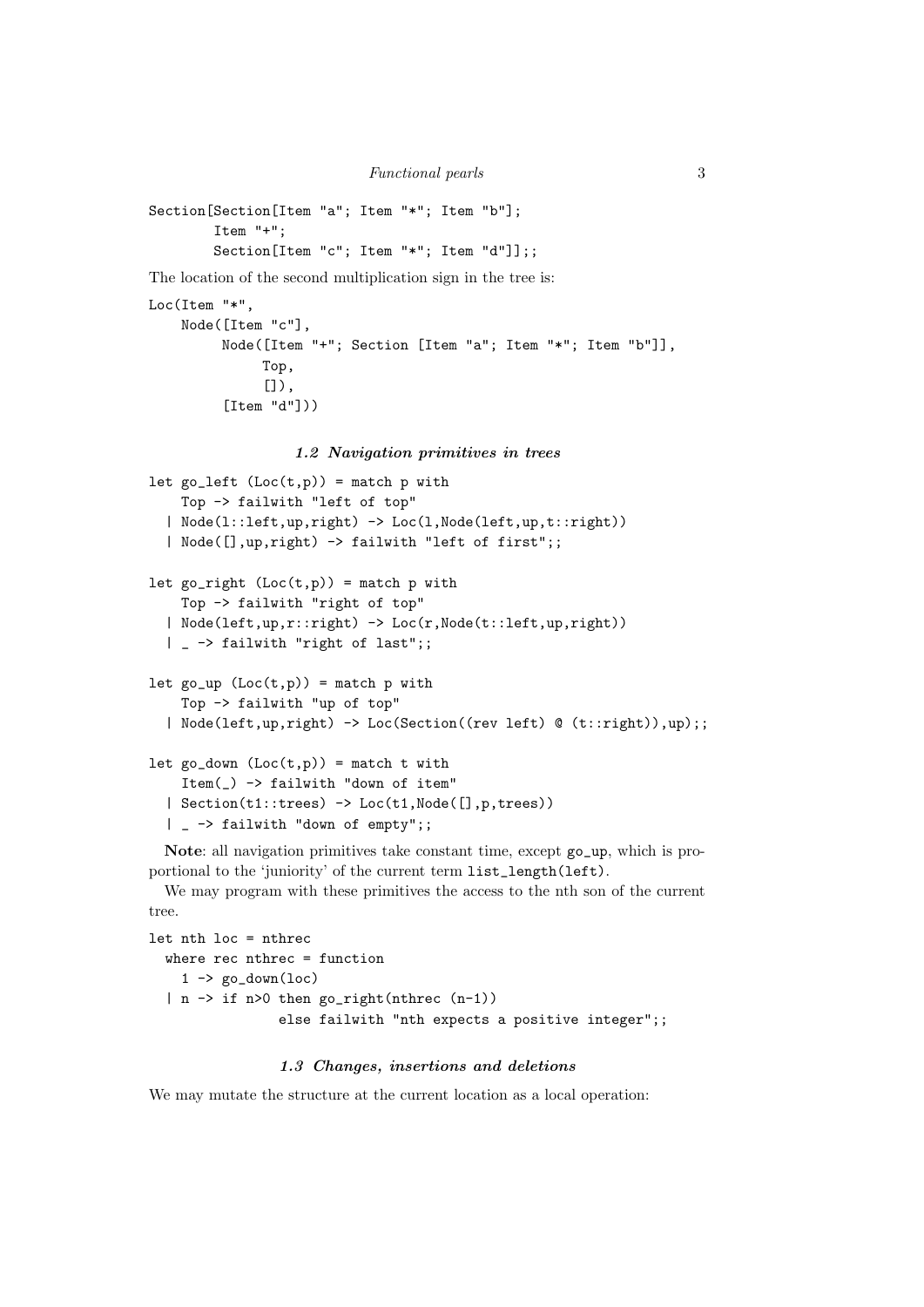```
let change (Loc(\_ ,p)) t = Loc(t,p);
```
Insertion to the left or to the right is natural and cheap.

```
let insert_right (Loc(t,p)) r = match p with
    Top -> failwith "insert of top"
  | Node(left,up,right) -> Loc(t,Node(left,up,r::right));;
```

```
let insert_left (Loc(t,p)) l = match p with
    Top -> failwith "insert of top"
  | Node(left,up,right) -> Loc(t,Node(l::left,up,right));;
```

```
let insert_down (Loc(t,p)) t1 = match t with
    Item(_) -> failwith "down of item"
  | Section(sons) \rightarrow Loc(t1, Node([], p, sons));;
```
We may also want to implement a deletion primitive. We may choose to move right, if possible, otherwise left, and up in case of an empty list.

```
let delete (Loc(\_,p)) = match p with
    Top -> failwith "delete of top"
```

```
| Node(left,up,r::right) -> Loc(r,Node(left,up,right))
| Node(l::left,up, []) -> Loc(l, Node(left,up, []))
| Node([],up,[]) -> Loc(Section[],up);;
```
We remark that delete is not such a simple operation.

We believe that the set of datatypes and operations above is adequate for programming the kernel of a structure editor in an applicative albeit efficient manner.

# 2 Variations on the basic idea

# 2.1 Scars

When an algorithm has frequent operations which necessitate going up in the tree, and down again at the same position, it is a loss of time (and space, and garbagecollecting time, etc) to close the sections in the meantime. It may be advantageous to leave "scars" in the structure allowing direct access to the memorized visited positions. Thus we replace the (non-empty) sections by triples memorizing a tree and its siblings:

```
type memo_tree =
    Item of item
  | Siblings of memo_tree list * memo_tree * memo_tree list;;
type memo_path =
    Top
  | Node of memo_tree list * memo_path * memo_tree list;;
type memo_location = Loc of memo_tree * memo_path;;
```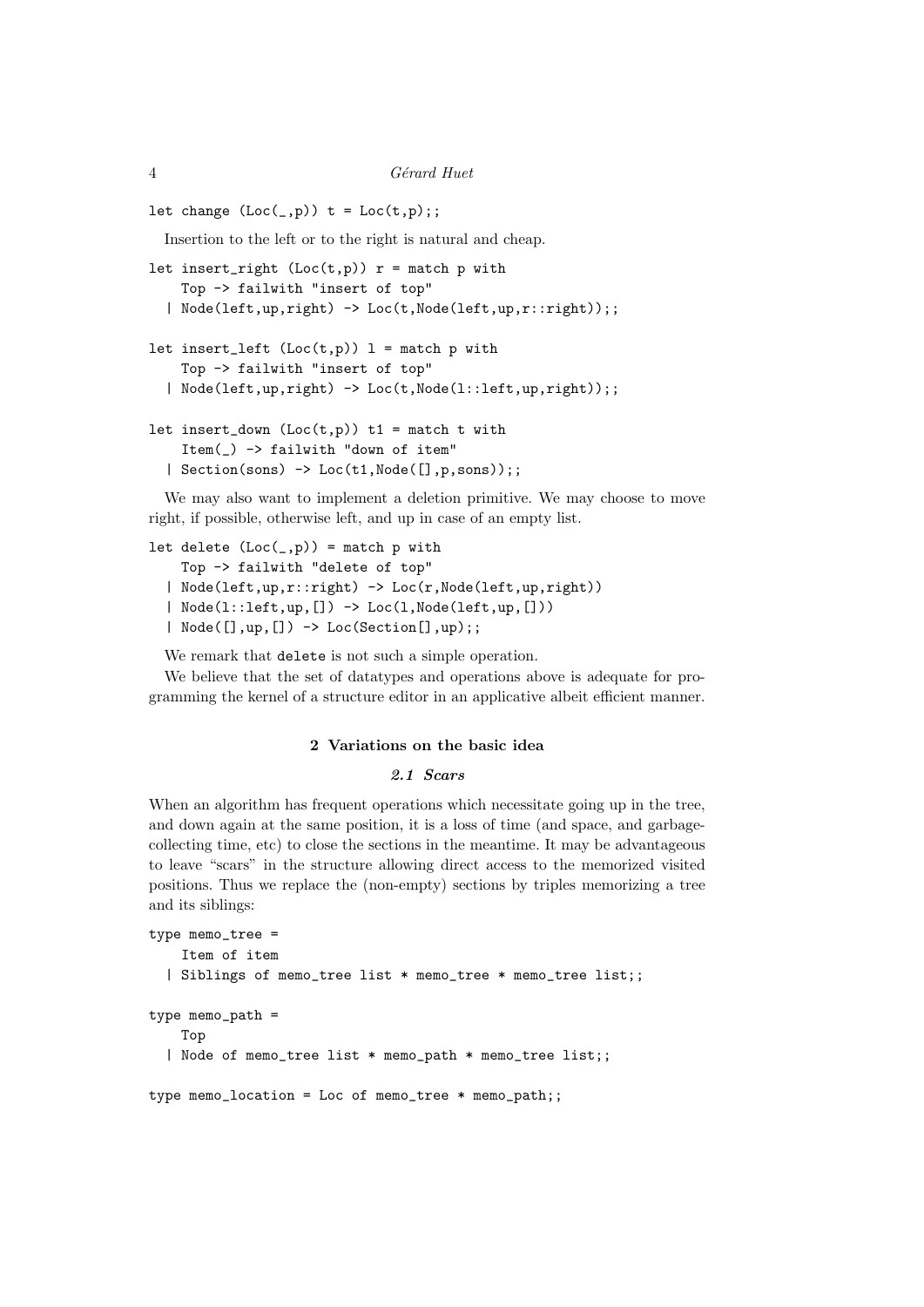We show the simplified up and down operations on these new structures:

```
let go_up_memo (Loc(t,p)) = match p with
    Top -> failwith "up of top"
  | Node(left,p',right) -> Loc(Siblings(left,t,right),p');;
```

```
let go_down_memo (Loc(t,p)) = match t with
    Item(_) -> failwith "down of item"
  | Siblings(left,t',right) -> Loc(t',Node(left,p,right));;
```
We leave it to the reader to adapt other primitives.

# 2.2 First-order terms

So far, our structures are completely untyped, our tree nodes are not even labelled. We have a kind of structured editor à la LISP, but oriented more toward "splicing" operations than the usual rplaca and rplacd primitives.

If we want to implement a tree-manipulation editor for abstract-syntax trees, we have to label our tree nodes with operator names. If we use items for this purpose, this suggests the usual LISP encoding of first-order terms:  $F(T_1, ..., T_n)$  being coded as the tree Section[Item(F); T1; ... Tn]. A dual solution is suggested by combinatory logic, where the comb-like structure respects the application ordering: [Tn; ... T1; Item(F)]. Neither of these solutions respects arity however.

We shall not pursue details of such generic variations any more, but rather consider how to adapt the idea to a specific given signature of operators given with their arities, in such a way that tree edition maintains well-formedness of the tree according to arities.

Basically, to each constructor  $F$  of the signature with arity  $n$  we associate  $n$  path operators  $Node(F, i)$ , with  $1 \leq i \leq n$ , each of arity n, used when going down the *i*-th subtree of an F-term. More precisely,  $Node(F, i)$  has one path argument and  $n - 1$  tree arguments holding the current siblings.

We show for instance the structure corresponding to binary trees:

```
type binary_tree =
   Nil
  | Cons of binary_tree * binary_tree;;
type binary_path =
   Top
  | Left of binary_path * binary_tree
  | Right of binary_tree * binary_path;;
type binary_location = Loc of binary_tree * binary_path;;
let change (Loc(\_ ,p)) t = Loc(t,p);
```